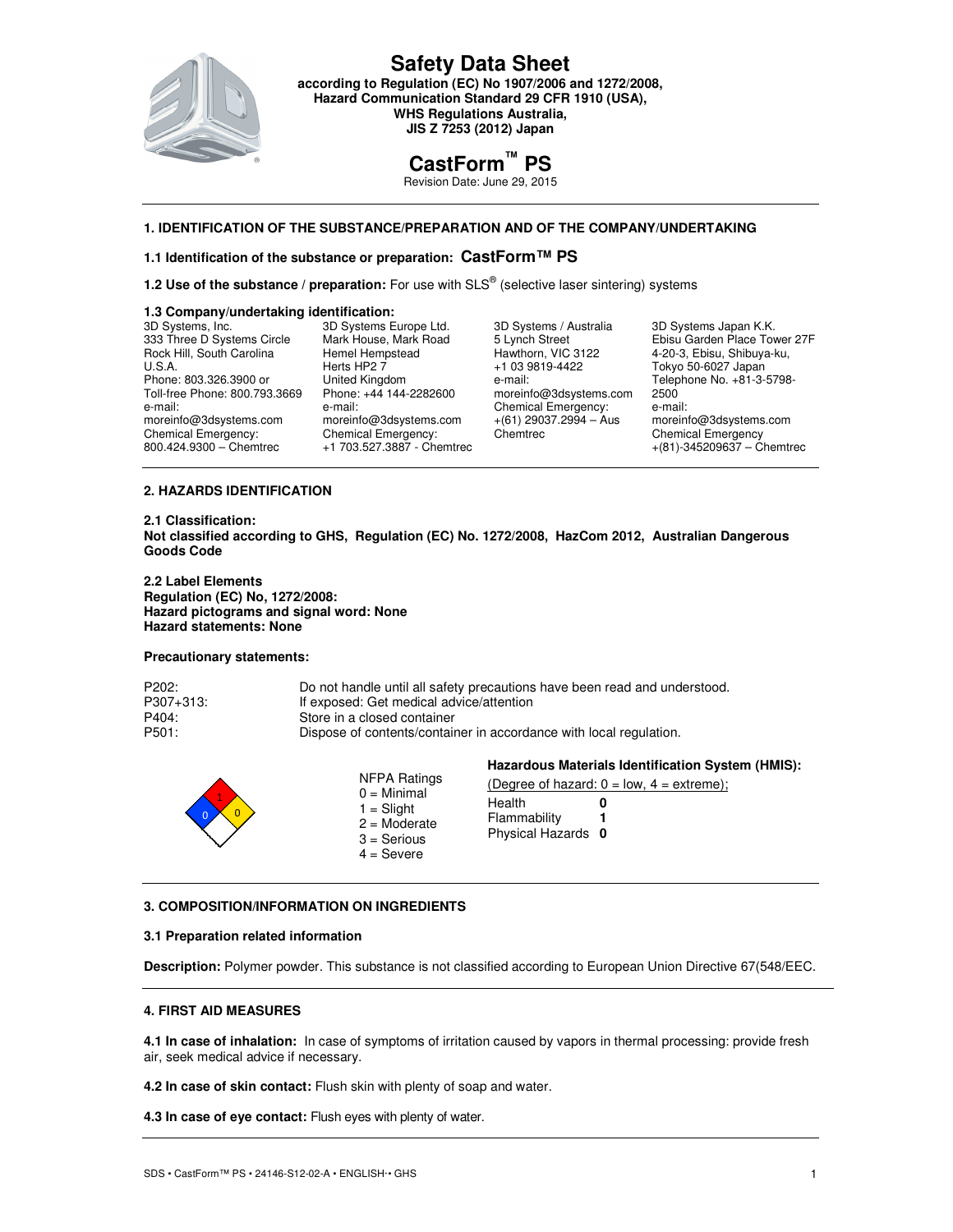

**Safety Data Sheet according to Regulation (EC) No 1907/2006 and 1272/2008, Hazard Communication Standard 29 CFR 1910 (USA), WHS Regulations Australia, JIS Z 7253 (2012) Japan** 

# **CastForm™ PS**

Revision Date: June 29, 2015

## **5. FIRE-FIGHTING MEASURES**

**5.1 Suitable extinguishing media:** Water mist, dry chemical, carbon dioxide, or appropriate foam.

**5.2 Extinguishing media which must not be used for safety reasons**: High volume water jet.

### **5.3 Special hazards arising from the substance or mixture**

Dust control and good housekeeping are required. Dust may also carry a static charge. Make sure equipment and personnel are grounded to avoid static discharge.

### **5.4 Advice for firefighters**

Collect contaminated fire extinguishing water separately. This must not be discharged into drains. Fire will produce dense black smoke containing hazardous combustion products (see heading 10). Wear self-contained breathing apparatus for firefighting if necessary. Cool containers / tanks with water spray.

### **6. ACCIDENTAL RELEASE MEASURES**

### **6.1 Personal precautions, protective equipment and emergency procedures**

Exclude non-essential personnel. Remove all sources of ignition. Ensure adequate ventilation. Do not breathe dust.

### **6.2 Environmental precautions**

Local authorities should be advised if significant spillages cannot be contained.

### **6.3 Methods and materials for containment and cleaning up**

Use approved industrial vacuum cleaner for removal. Do not create a powder cloud by using a brush or compressed air.

### **6.4 Reference to other sections**

See Section 1 for emergency contact information. See Section 8 for information on appropriate personal protective equipment. See Section 13 for additional waste treatment information.

## **7. HANDLING AND STORAGE**

### **7.1 Precautions for safe handling**

Provide adequate ventilation. Keep container tightly closed. Keep away from open flames, hot surfaces and sources of ignition. Avoid contact with skin and eyes. When using, do not eat, drink or smoke. Store in original container. Avoid dust formation. Dust may form explosive mixture in air. Do not breathe dust.

### **7.2 Conditions for safe storage, including any incompatibilities**

Containers which are opened must be carefully resealed and kept upright to prevent leakage. Take notice of the directions of use on the label. Keep in a dry, cool and well-ventilated place. Keep away from direct sunlight.

**Storage temperature:** 10 - 30 C

## **8. EXPOSURE CONTROLS / PERSONAL PROTECTION**

### **8.1 Exposure limit values:**

Occupational exposure limits: The OES for nuisance dust is 10 mg/m $3$  (total dust), 4 mg/m $3$  (respirable dust). Check local regulations in case different limits apply. During normal use, these concentrations are not expected to be reached.

### **8.2 Exposure controls**

**Technical measures to prevent exposure:** Provide adequate ventilation. Where reasonably practicable this should be achieved by the use of local exhaust ventilation and good general extraction. If these are not sufficient to maintain concentrations of particulates and solvent vapour below the OEL, suitable respiratory protection must be worn.

**Instructual measures to prevent exposure:** When using, do not eat, drink or smoke. Wash hands after handling and before eating, smoking and using the lavatory and at the end of the day.

### **Personal protection equipment:**

**Hand protection:** Use impervious nitrile gloves.

**Eye protection:** Wear safety glasses or chemical goggles.

**Body protection:** Wear as appropriate: Flame retardant antistatic protective clothing. Wear shoes with conductive soles.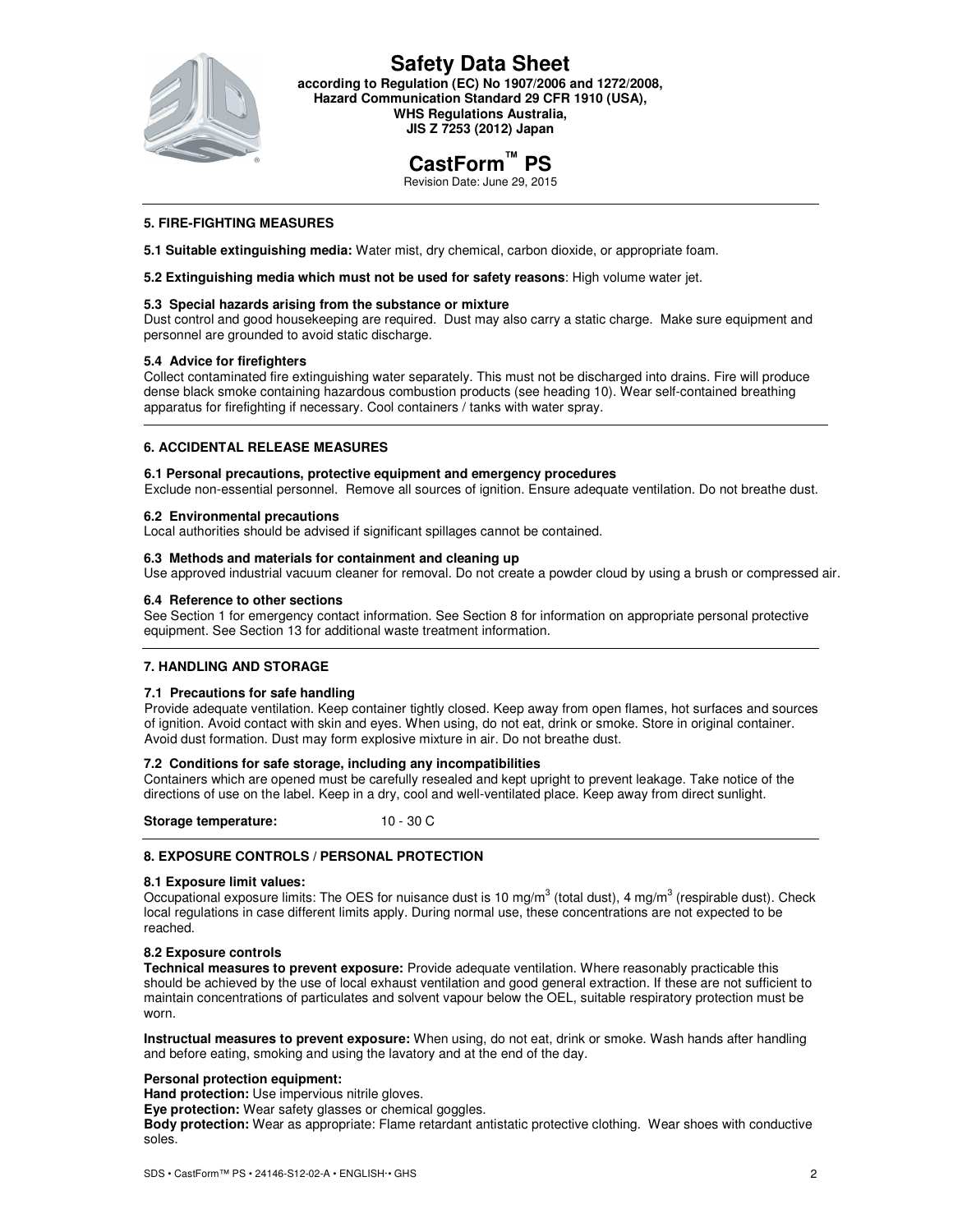

# **Safety Data Sheet**

**according to Regulation (EC) No 1907/2006 and 1272/2008, Hazard Communication Standard 29 CFR 1910 (USA), WHS Regulations Australia, JIS Z 7253 (2012) Japan** 

# **CastForm™ PS**

Revision Date: June 29, 2015

### **Environmental exposure controls**

The product should not be allowed to enter drains, water courses or the soil.

## **9. PHYSICAL AND CHEMICAL PROPERTIES**

### **9.1 Appearance:**

**Physical state:** Powder Color: white Odor: no distinct odor

| 9.2 Important health, safety and environmental information |                    |
|------------------------------------------------------------|--------------------|
| pH (20 °C):                                                | NA                 |
| Melting point/range $(°C)$ :                               | <b>NA</b>          |
| Boiling point/range (°C):                                  | <b>NA</b>          |
| Flash point $(°C)$ :                                       | $350^{\circ}C(cc)$ |
| Upper explosive limit (%):                                 | <b>NA</b>          |
| Lower explosive limit (%):                                 | 100                |
| <b>Sustains Combustion:</b>                                | Yes                |
| Vapour pressure (°C):                                      | <b>NA</b>          |
| Density (g/cm3):                                           | 0.993              |
| Bulk density (kg/m3):                                      | NA.                |
| Water solubility (20 °C in g/l):                           | $< 0.1\%$          |
| Viscosity, dynamic (mPa s):                                | NA                 |
| Dust explosion hazard:                                     | NA                 |
| <b>Explosion limits:</b>                                   | NA                 |
|                                                            |                    |

# **10. STABILITY AND REACTIVITY**

**10.1 Conditions to avoid:** Avoid wet/humid environment. Avoid dust formation.

**10.2 Materials to avoid:** Oxidizing materials, acids, strong bases, water, high humidity.

**10.3 Hazardous decomposition products:** Carbon dioxide, carbon monoxide can be released at high temperatures or upon burning.

# **11. TOXICOLOGICAL INFORMATION**

### **11.1 Toxicokinetics, metabolism and distribution:** NA

**11.2 General remarks:** Carcinogenicity: None of this product's components are listed by ACGIH, IARC, OSHA, NIOSH, or NTP.

### **12. Ecological information**

**12.1 Ecotoxicity:** The aquatic toxicity of the product is unknown. No data are available for the components of this product.

- **12.2 Mobility:** No information available for product.
- **12.3 Persistence and degradability:** No information available for product.
- **12.4 Results of PBT assessment:** No information available for product

**12.5 Other adverse effects:** No information available for product

# **13. DISPOSAL CONSIDERATIONS**

Do not let product enter drains. Do not contaminate ponds, waterways or ditches with chemical or used container. Where possible recycling is preferred to disposal or incineration. Dispose of as special waste in compliance with local and national regulations.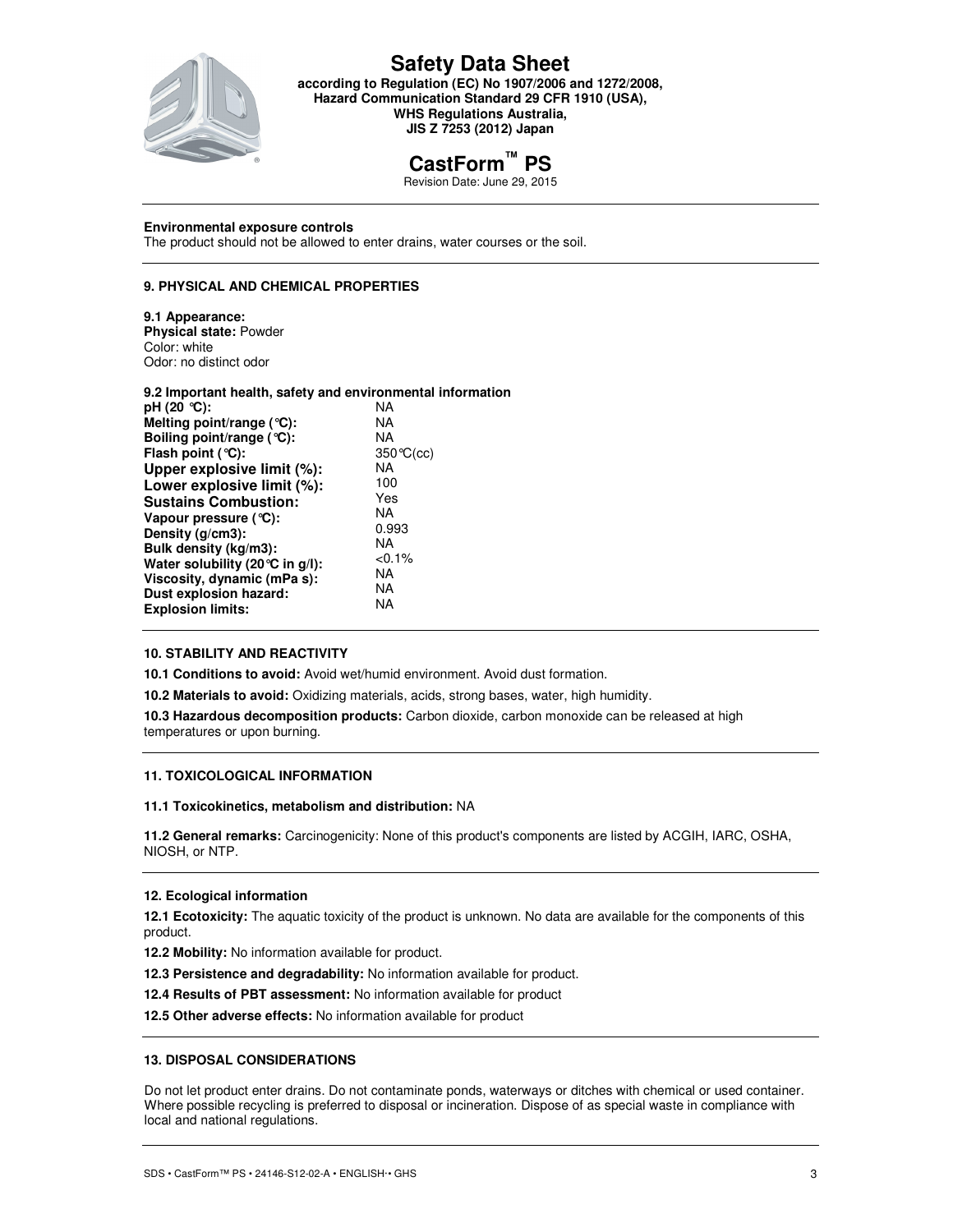

# **Safety Data Sheet**

**according to Regulation (EC) No 1907/2006 and 1272/2008, Hazard Communication Standard 29 CFR 1910 (USA), WHS Regulations Australia, JIS Z 7253 (2012) Japan** 

# **CastForm™ PS**

Revision Date: June 29, 2015

# **14. TRANSPORT INFORMATION**

# **14.1 Land transport (ADR/RID/GGVSE):** Not Regulated

Official transport designation: Class: Classification Code: UN-No.: Packing group: Hazard label: Tunnel restriction code: Special provisions:

## **14.2 Sea transport (IMDG-Code/GGVSee):** Not Regulated

Proper Shipping Name: Class: UN-No.: Packing group: EmS: Marine Pollutant: Special provisions:

### **14.3 Air transport (ICAO-IATA/DGR):** Not Regulated

Proper Shipping Name: Class: UN-No.: Packing group: Special provisions:

### **15. REGULATORY INFORMATION**

### **15.1 EU regulations**

EINEC/ELINCS/NLP: All materials are listed REACH Annex XVII: None listed

### **15.2 US FEDERAL**

TSCA: All materials are listed on the TSCA Inventory or are not subject to TSCA requirements**:**  California Proposition 65: This product does not contain chemicals which are known to the state of California to cause cancer, birth, or any other reproductive defects.

## **15.3 Australian regulations**

SUSDP, Industrial Chemicals Act 1989: Australian Inventory of Chemical Substances, AICS: Listed

### **5.4 Japanese regulations**

| Chemical Risk Information Platform (CHRIP):  | Listed          |
|----------------------------------------------|-----------------|
| Industrial Health and Safety Law             | not applicable  |
| Hazardous material                           | not applicable  |
| Organic solvent poison prevention rule       | not applicable  |
| Ordinance on prevention of hazard due to     |                 |
| specified chemical substances                | not applicable  |
| Lead Poisoning Prevention Rule               | not applicable  |
| Poison and Deleterious Substance Control law | not applicable  |
| <b>PRTR</b> and Promotion of Chemical        | not applicable  |
| Management law (PRTR Law)                    |                 |
| <b>Fire Services Act</b>                     | not applicable  |
| Explosives Law                               | not applicable  |
| High pressure gas safety law                 | not applicable  |
| <b>Export Trade Control Order</b>            | applicable      |
| Waste Disposal and Public Cleaning Law       | not applicable. |